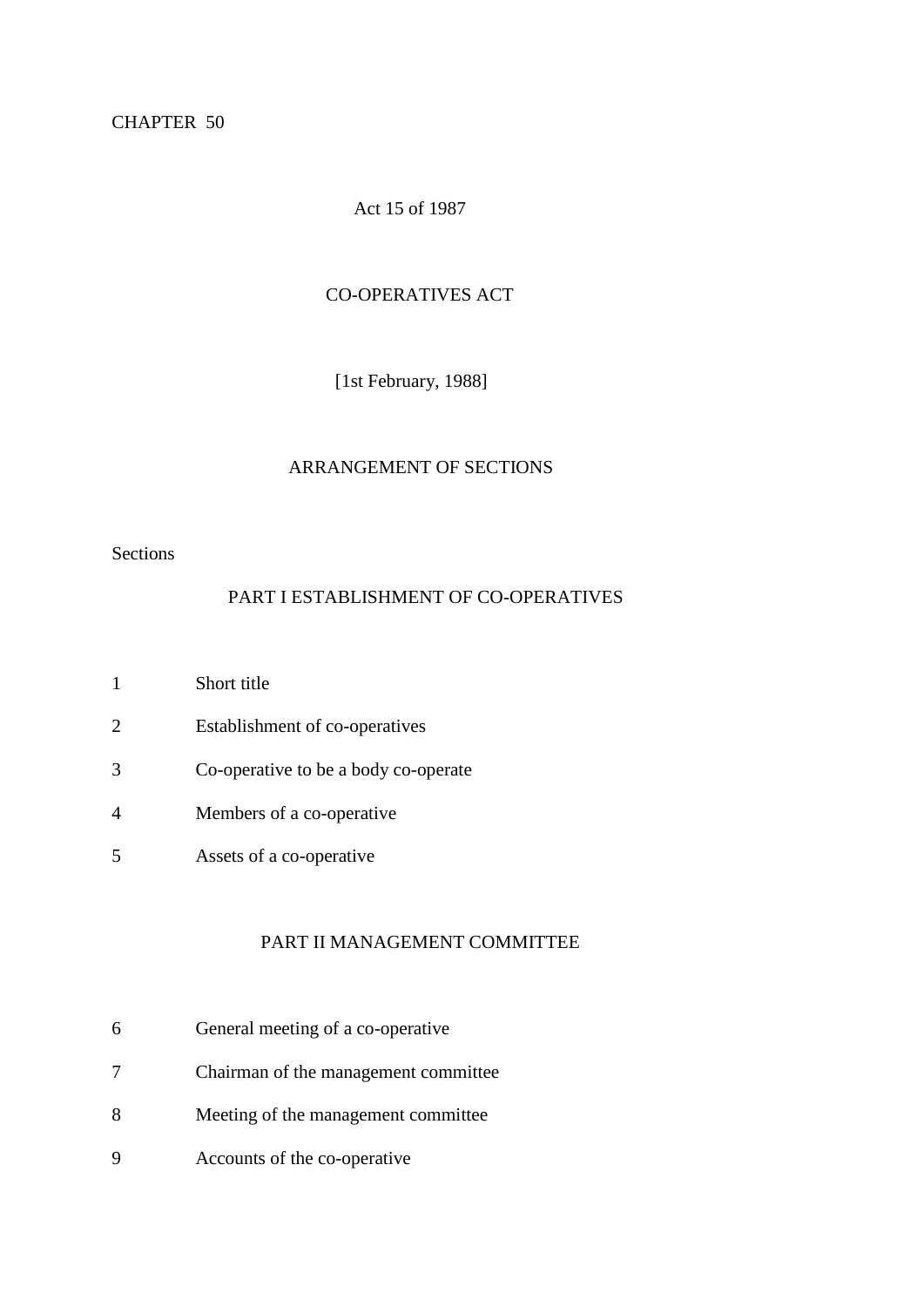#### **MISCELLANEOUS**

| 10 | Co-operative fund |  |  |
|----|-------------------|--|--|
|    |                   |  |  |

- 11 Government aid
- 12 Directions of the Minister
- 13 Rights of deceased members
- 14 Settlement of disputes
- 15 Removal of members
- 16 Dissolution of a co-operative and its management committee
- 17 Regulations
- 18. Existing Co-operative Societies

## PART I - ESTABLISHMENT OF CO-OPERATIVES

- Short title 1. This Act may be cited as the Co-operatives Act.
- Establishment 2.(1) The Minister may, by Order published in the Gazette,

of co-opera- establish a co-operative.

## tives

- (2) An Order made under subsection (1) shall -
- (a) set out the name, registered address and the objects of the co-operative;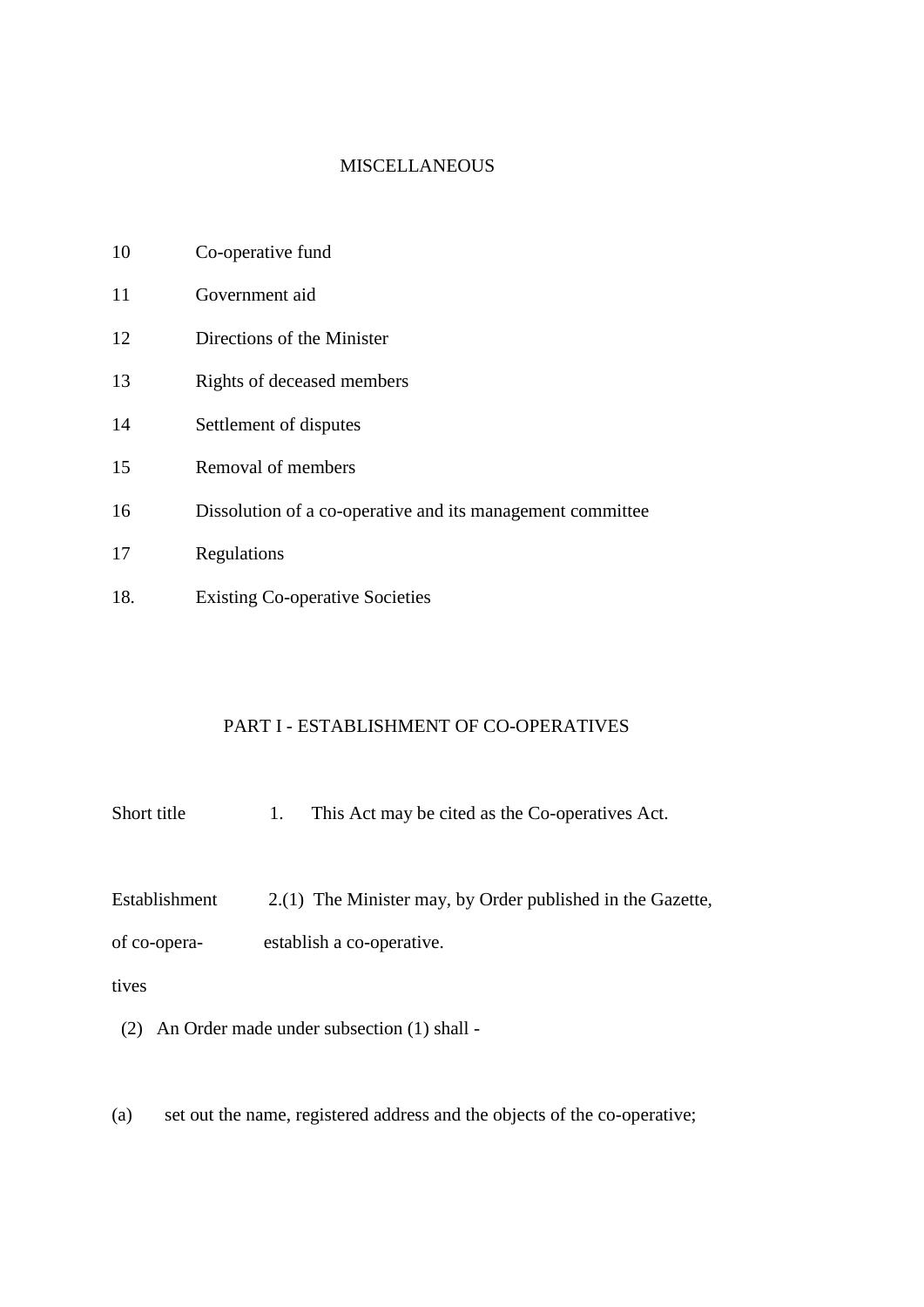(b) nominate the members of the first management committee of the co-operative and specify the term of office of the committee;

(c) specify the maximum number of members who shall constitute the co-operative.

Co-operative 3.(1) A co-operative established by an Order under section 2

to be a body shall be a body corporate.

corporate

(2) A co-operative shall have power to do all things necessarry or conveient to be done in carrying out its objects and may, with the approval of the Minister, borrow money.

Members of a  $4.(1)$  Any person of or above the age of 18 years shall be

co-operative eligible for membership of a co-operative.

(2) The members of the management committee of a co-operative nominated in an order made under section 2 shall be the first members of the co-operative.

(3) An application for membership of a co-operative shall be made to the chairman of the management committee of the co-operative.

(4) The managment committee of the co-operative may either allow or disallow an application for membership and shall inform the applicant accordingly.

(5) Any applicant aggrieved by a decision of the management committee made under subsection (4) may appeal to the Minister against the decision within 15 days after he is informed of the decision.

(6) Any determination of the Minister on an appeal under subsection (5) shall be final and be given effect to by the management committee of the co-operative.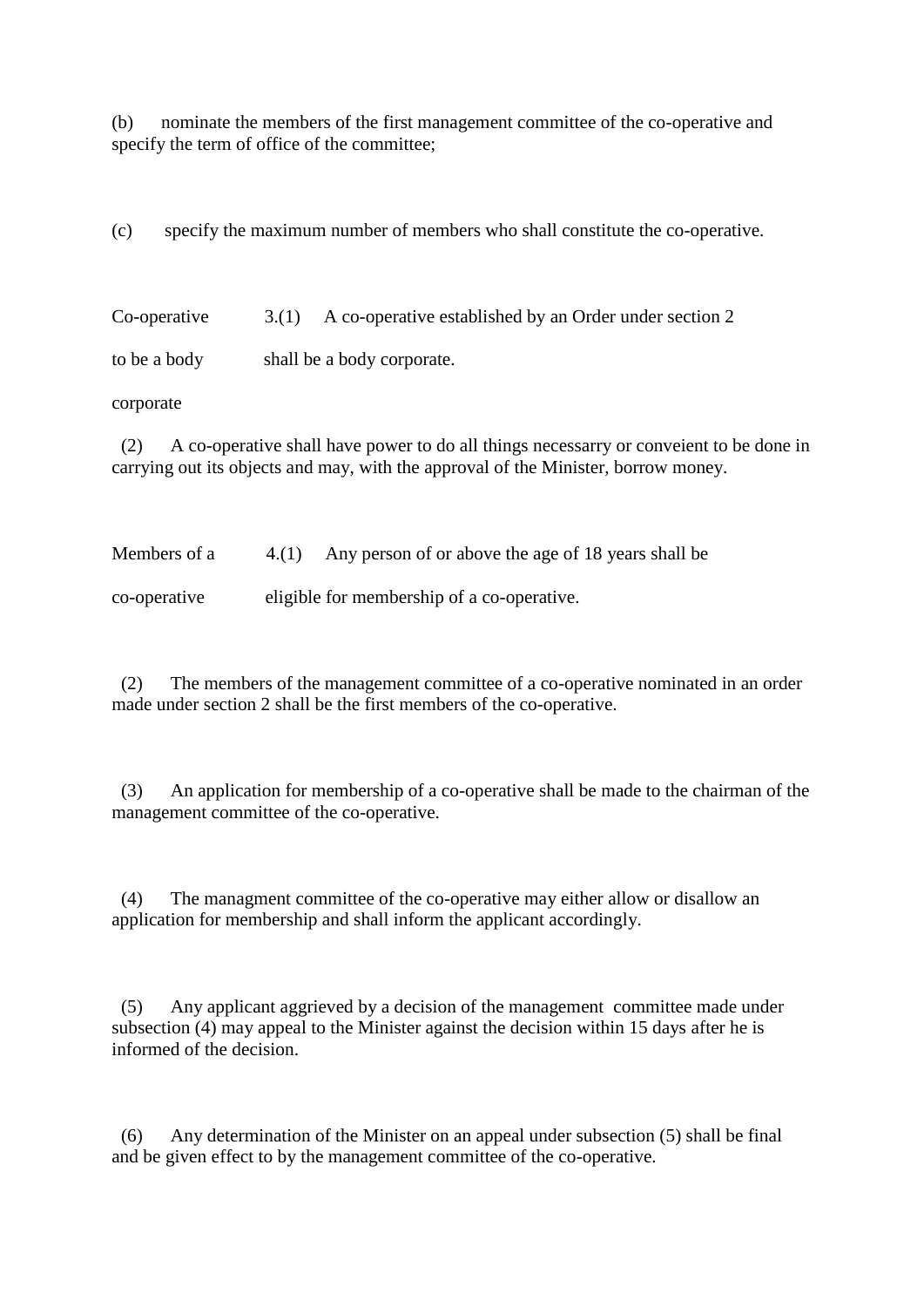Assets of a  $5(1)$  The assets of a co-operative shall consist of -

co-operative

(a) the immovable property of the co-operative;

(b) the movable property of the co-operative including any moneys -

(i) paid to the co-operative by the Government;

(ii) lawfully borrowed by the co-operative;

(iii) received by the co-operative in carrying out the objects of the co-operative;

(iv) paid as contributions by the members of the co-operative.

(2) Any moneys received by a co-operative in carrying out the objects of the co-operative may, after any deductions therefrom for any reasonable expenses incurred by the co-operative in carrying out its objects or for any purposes required by this Act or authorised by the management committee of the co-operative in consultation with the Minister, be distributed among the members of the co-operative in accordance with a scheme of distribution prescribed by regulations under section 17.

(3) A member of a co-operative shall have no right or interest in the assets of the co-operative except the right to receive any moneys distributed under subsection (2).

# PART II MANAGEMENT COMMITTEE

General meeting 6.(1) Not less than 15 days before the expiration of the term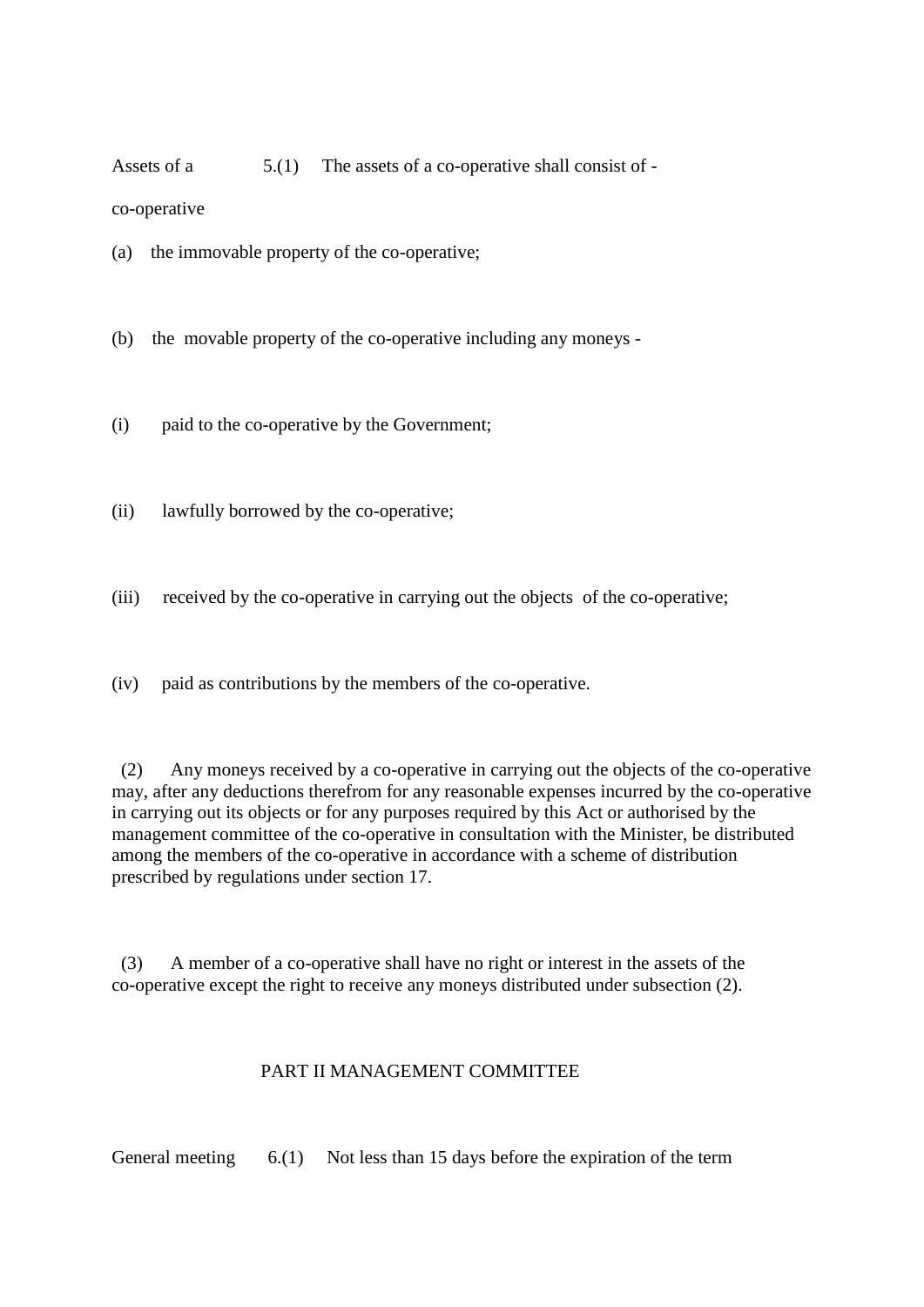of a co- of office of the first management committee of a co-operative

operative and thereafter not less than 15 days before the expiration of the term of office of each subsequent management committee,the co-operative shall hold a general meeting of the co-operative for the purpose of electing from among its members a management committee.

(2) A management committee elected under subsection (1) shall hold office for a period of one year commencing from the date of the first meeting of the committee which shall be held not later than 15 days after the termination of office of the management committee preceding it.

(3) The quorum for a meeting held under subsection (1) shall not be less than one half the number of members of the co-operative.

(4) The chairman of the management committee of the co-operative for the time being shall summon a meeting of the co-operative for the purposes of subsection (1), shall preside at such meeting and shall, in the event of an equality of votes at any election held at such meeting, have a second or casting vote.

(5) Subject to the preceding provisions of this section and subject to the directions of the Minister, the management committee of a co-operative shall determine the procedure to be followed at the meeting held under subsection (1).

(6) The chairman of the management committee shall, within 15 days of the election of the members of that committee held under subsection (1), notify the Minister the names of the members of the management committee elected at that meeting.

(7) Where the chairman of a management committee is absent or is unable to perform the functions of his office, any other member of the management committee nominated by the Minister may perform the functions of the chairman.

Chairman of the 7.(1) The chairman of the management committee of a co-

management of operative for the time being shall have supervision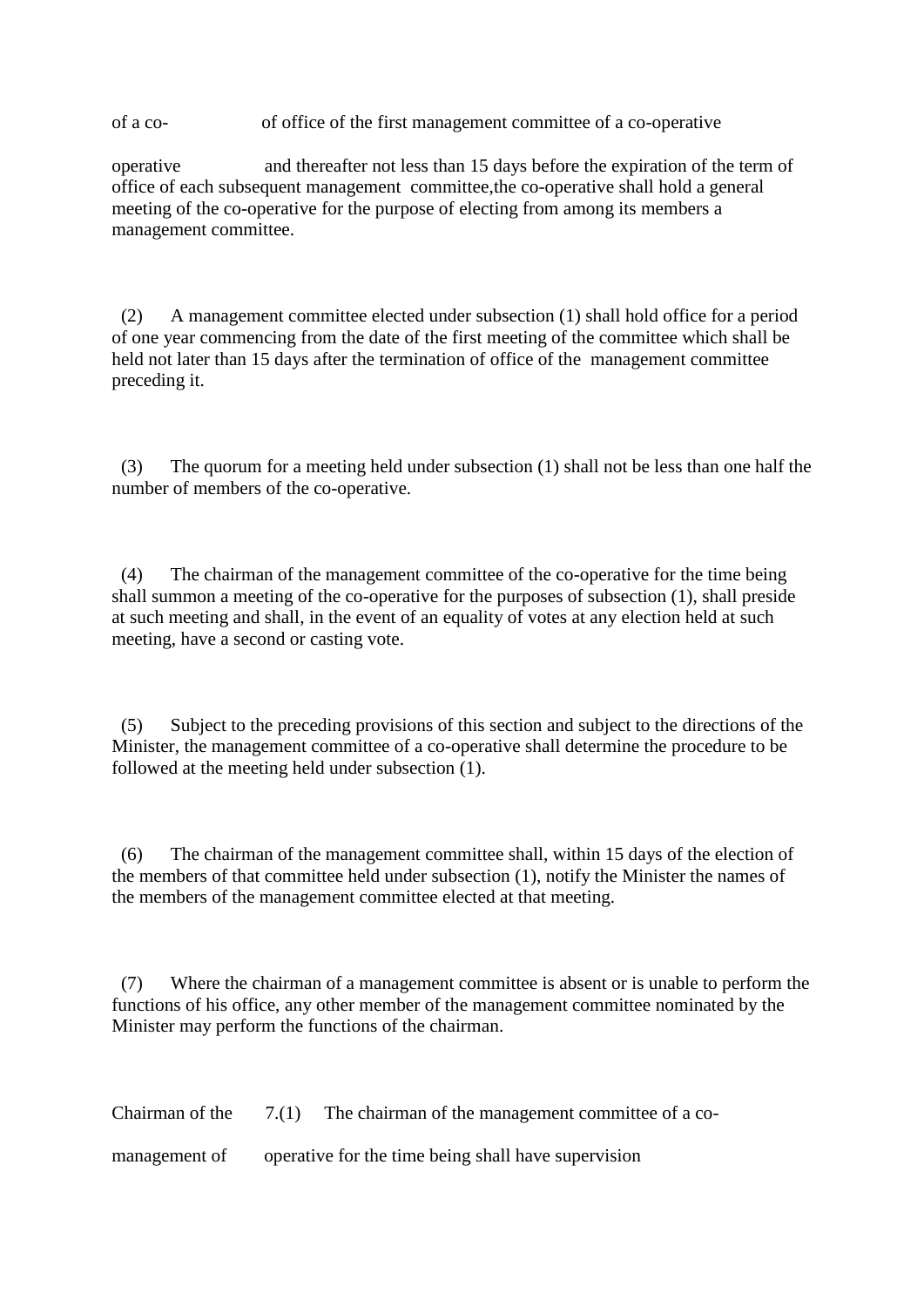committee over and direction of the day to day management of the co-operative and shall be its chief executive officer.

(2) The chairman of the management committee of a co-operative shall, unless otherwise directed by the Minister, submit to the Minister a monthly report of the activities of the co-operative for each month at the end of that month and an annual report of the activities at the end of each year of office

| Meetings of the | 8.(1) The management committee of a co-operative shall meet at |
|-----------------|----------------------------------------------------------------|
| management      | least once in every quarter of each year and at such other     |
| committee       | times as the chairman may determine.                           |

(2) The quorum for a meeting of the management committee shall not be less than one half the number of members of the committee

(3) Subject to the preceding provisions of this section, the management committee of a co-operative shall regulate its own proceedings at any meeting of the committee.

Acccounts of 9.(1) The management committee of a co-operative shall keep, in

a co-operative respect of its term of office, proper accounts of the society and records in relation to the accounts and shall prepare, in respect of its term of office, a statement of accounts in such form as the Minister may direct.

(2) The accounts and the statement of accounts kept and prepared under subsection (1) shall be audited by a person appointed by the Minister.

(3) The chairman of the management committee shall send to the Minister a copy of the statement of accounts prepared under subsection (1) and a copy of any report on that statement made by the person appointed by the Minister under subsection (2).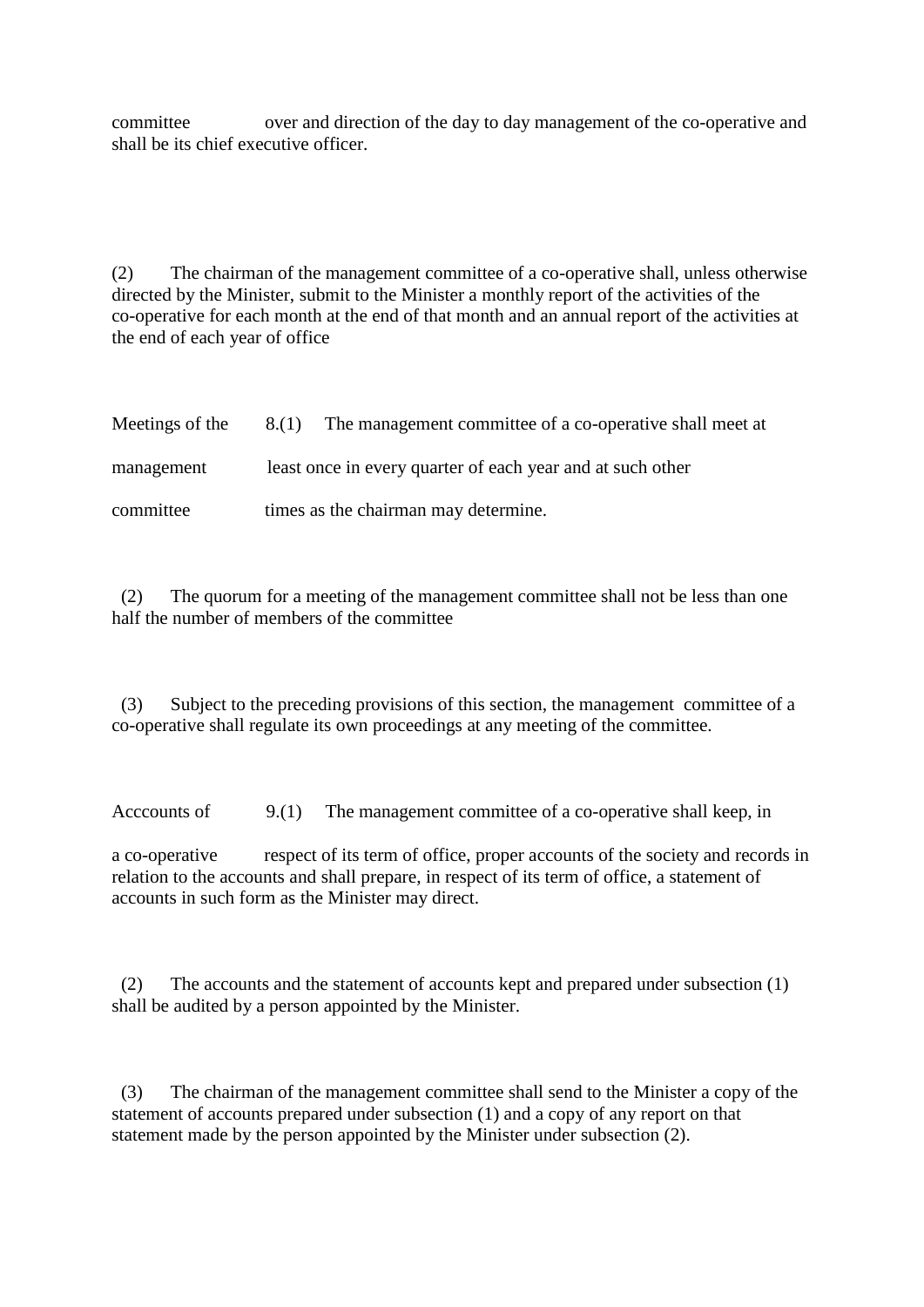(4) The Minister may at any time direct that the accounts and the record in relation to the accounts of a co-operative be examined by a person appointed by him and for this purpose the management committee shall grant such person access to the accounts and records.

## PART III MISCELLANEOUS

Co-operative 10.(1) There is hereby established a co-operative fund.

fund

- (2) The co-operative fund shall consist of such moneys -
- (a) paid into the fund by the Government;

(b) paid into the fund by each co-operative as contributions, in accordance with regulations made under section 17, out of moneys received by the co-operative in carrying out its objects;

(c) paid into the fund by any other person either in or outside Seychelles.

- (3) Moneys of the fund may be applied -
- (a) for the grant of loans to a co-operative;
- (b) for such other purposes as the Minister may determine.

(4) Any moneys of the fund not immediately required for the purposes of subsection (3) may be invested in such manner as the Minister, in consultation with the Minister responsible for finance, may determine.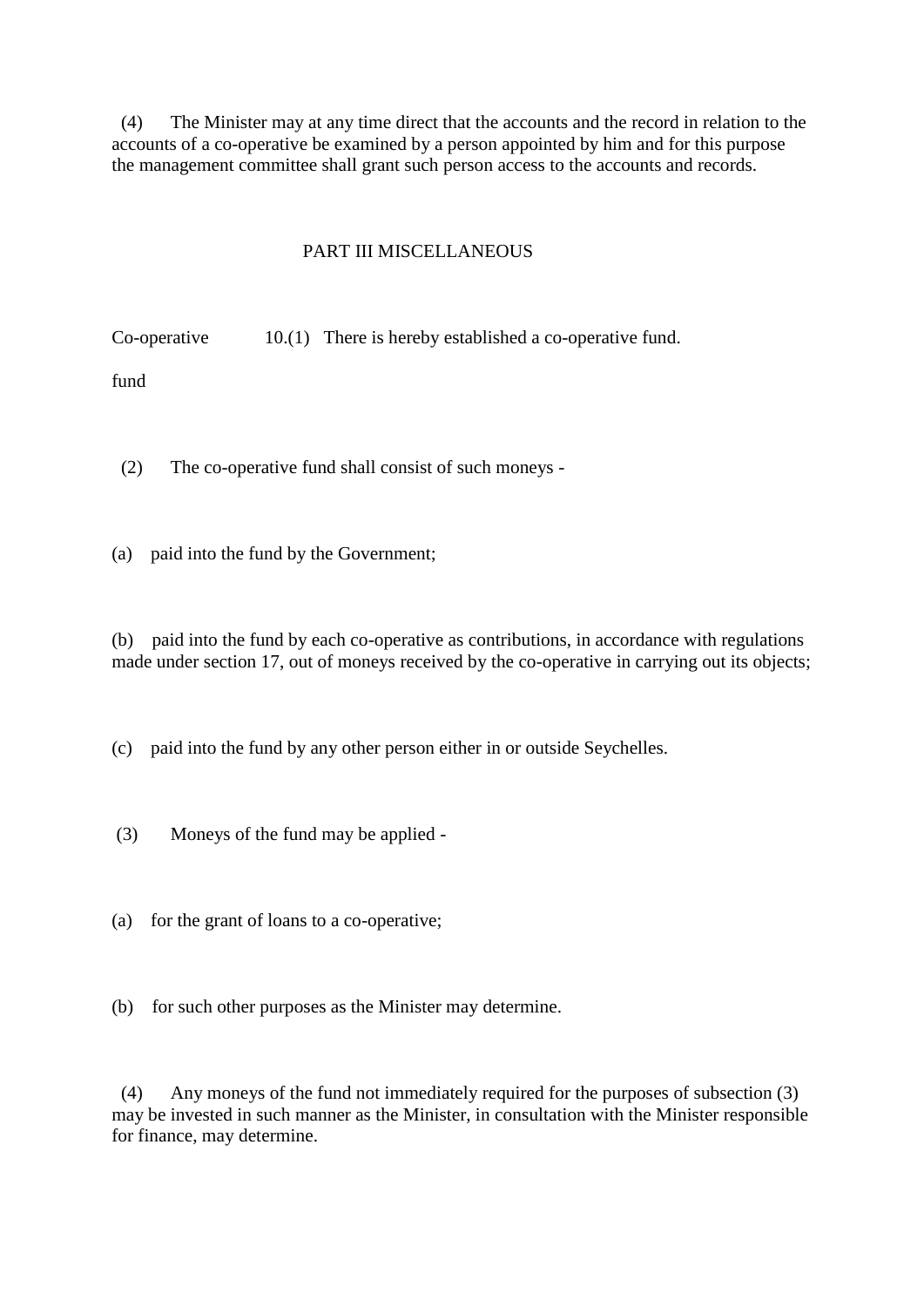(5) The fund shall be under the control and mangement of the accounting officer of the Ministry responsible for co-operatives who shall cause the accounts and record of accounts of the fund to be kept and prepared and shall cause them to be audited by the Auditor-General.

Government aid 11.(1) The Government may, at the request of a co-operative and in consultation with the Minister -

(a) permit, subject to such terms and conditions as the Government may impose, the use and occupation of any land of the Republic, including any buildings and other improvements thereon, by the co-operative for the purpose of carrying out its objects;

(b) make payments of money to the co-operative subject to such terms and conditions in relation to repayment of the moneys by the co-operative.

(2) Any property permitted to be used and occupied by a co-operative under subsection (1) (a) shall not form part of the assets of the co-operative and, in the event of a dissolution of the co-operative, the Government shall not be liable to pay any compensation to the co-operative for any improvements made on the property by the co-operative.

Directions of 12. The Minister may give to a co-operative directions

the Minister in writing to be followed by the co-operative in carrying out its objects and the management committee of the co-operative shall comply with those directions.

Rights of 13.(1) Any share of the moneys of a co-operative due to a member

deceased under section 5(2) and not paid to him prior to his death may be

members paid to any person nominated by that member and, if no person has been nominated by him, to his spouse, if living or, if the spouse is not living, to such other member or members of his family as may be determined by the management committee.

(2) If a member does not leave surviving him a spouse or any

other member of his family, the shares of moneys due to him shall form part of the assets of the co-operative of which he was a member at the time of his death.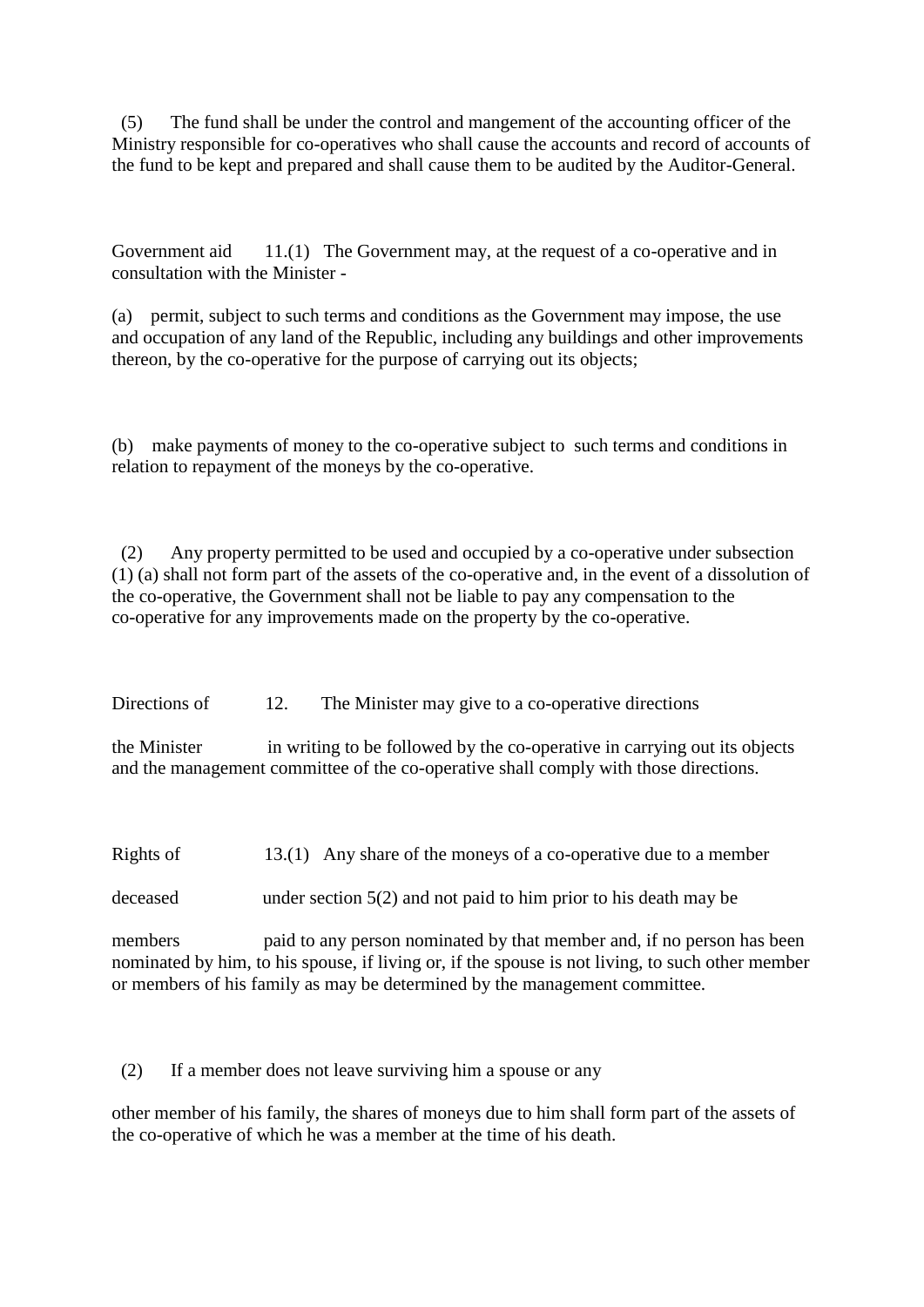(3) In this section -

(a) "spouse" includes a co-habitee living with the member at the time of his death; and

(b) "family" includes children, father, mother, brothers and sisters of the member.

Settlement 14.(1) Any dispute touching the activities of a co-operative

of disputes arising among the members of the co-operative, its past members and persons claiming through the members, past members or deceased members shall be referred to the management committee of the co- operative for determination.

 (2) Any member of the management committee who has a direct interest in any matter connected with any dispute under subsection (1) shall not take part in any deliberation of the committee in respect of that matter.

(3) Any person aggrieved by a decision of the management committee in a dispute determined by the committee may appeal to the Minister against the decision within 15 days after the decision is communicated to such person and the decision of the Minister on such appeal shall be final.

 (4) Where more than one half of the members of the management committee is disqualified under subsection (2) in taking part in any deliberation in connection with the dispute under subsection (1), the dispute shall be referred by the committee to the Minister for determination whose decision on the matter shall be final.

(5) Any decision of the management committee on any dispute, subject to any decision by the Minister on an appeal made under subsection (3), or any decision of the Minister on any such dispute, shall be binding on all the parties concerned in the dispute.

Removal of 15.(1) Where the management committee of a co-operative is of members opinion that any member of the co-operative is acting in a manner -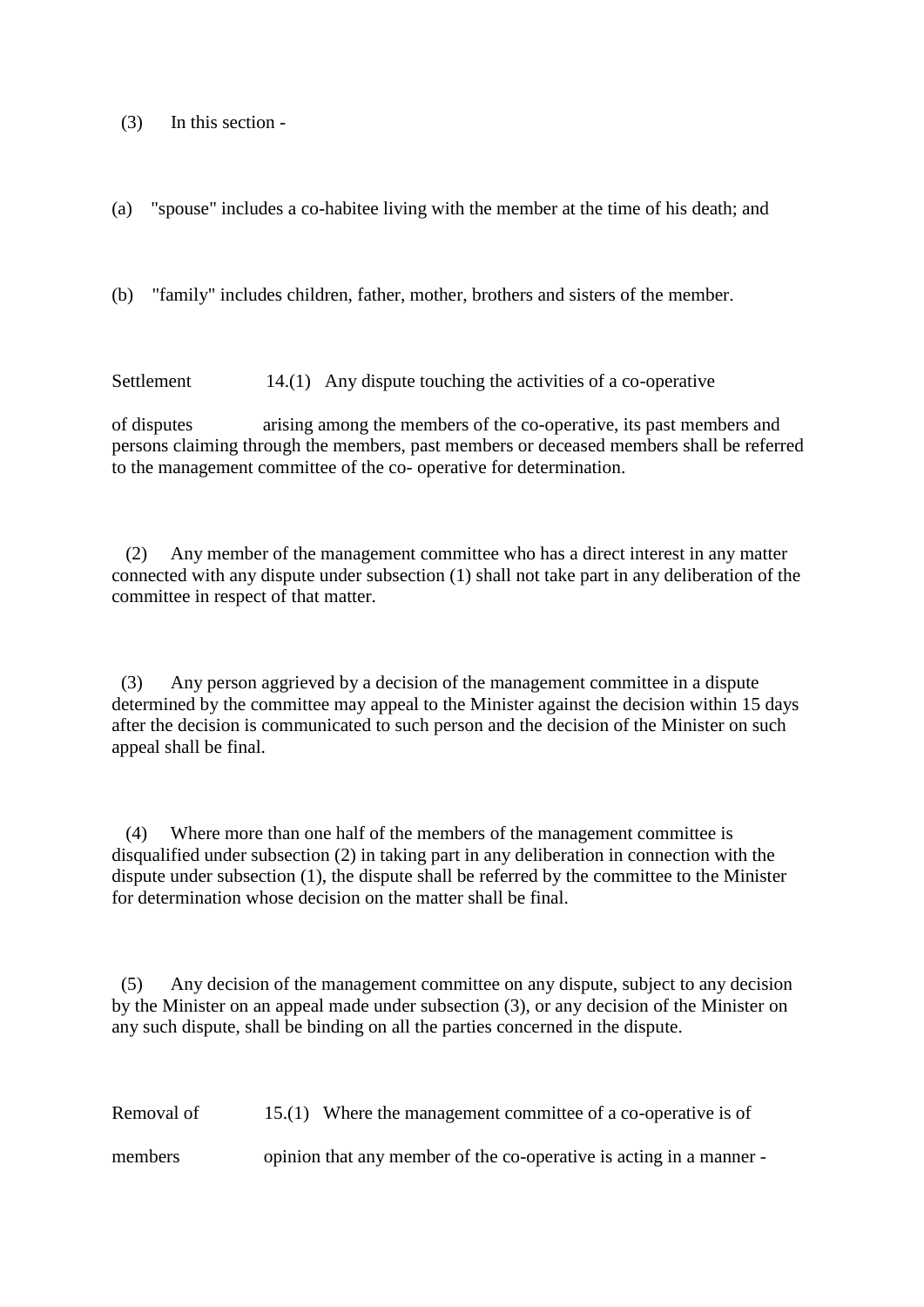(a) contrary to the objects of the co-operative; or

(b) prejudicial to the interests of other members of the co-operative,

the committee may, after giving the member an opportunity of being heard, remove him from the membership of the co-operative.

(2) Any member agrrieved by a decision of the management committee under subsection (1) to remove him from membership of the co-operative may appeal against the decision to the Minister within 15 days after the decision is communicated to him and the decision of the Minister on such appeal shall be final.

(3) Where a member is removed from membership of a co-operative he shall-

(a) cease to be a member of the co-operstive with effect from the date of removal;

(b) forfeit all rights to any share of the moneys due and payable to him under section 5(2).

Dissolution of 16.(1) Where the Minister is of opinion that -

a co-operative

| and its    | (a) | a co-operative is carrying on its activities in a |
|------------|-----|---------------------------------------------------|
| management |     | manner contrary to its objects or prejudicial to  |
| committee  |     | the interests of its members; or                  |

(b) for any other cause, the Minister consideres reasonable, it becomes necessary to do so, he may -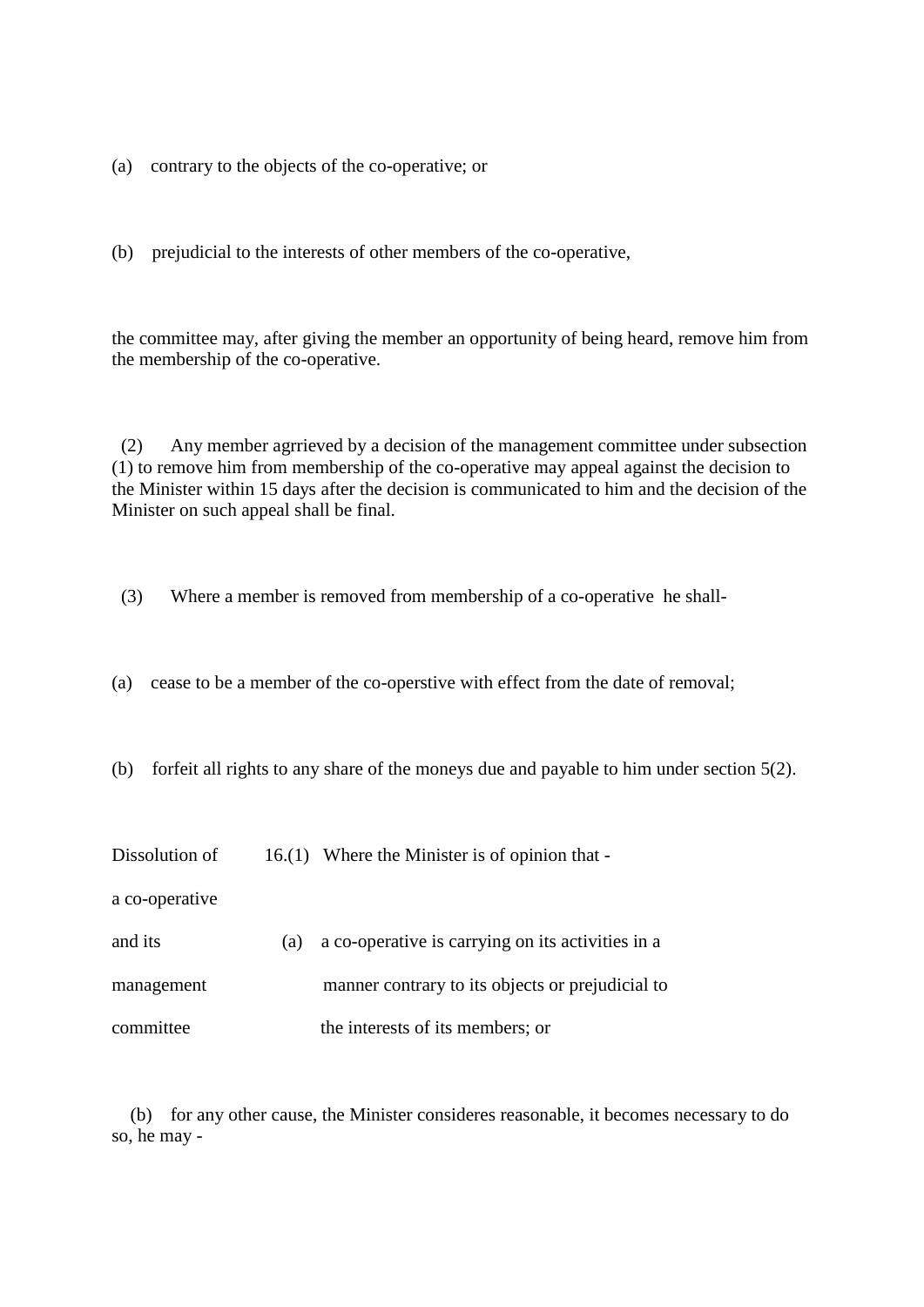(i) dissolve the management committee of the co-operative and nominate a new management committee from among its members for such term as he may determine; or

(ii) by order, published in the Gazette, dissolve the co-operative and appoint a liquidator for the purpose of discharging, subject to the directions of the Minister, any liabilities of the co-operative and for the purpose of distributing the assets remaining thereafter among the members constituting the co-operative at the time of its dissolution.

(2) In exercise of his powers under subsection (1) (ii) the liquidator of a co-operative may, with the permission of the Minister, sell any or all the assets of the co-operative

 (3) Where a new management committee of a co-operative is nominated by the Minister under subsection (1)(i), the Minister may extend its term of office and the co-operative shall have no right to elect a management committee under section 6(1) except at a general meeting summoned for the purpose not less than 15 days before the expiration of the term of office, or the extended term of office, of the committee.

Regulations 17.(1) The Minister may make regulations for carrying into effect the purposes and provisions of this Act.

(2) Without prejudice to the generality of subsection (1), the regulations may provide for

(a) a scheme of distribution among the members of a co-operative or class of co-operatives of moneys received by the co-operative in carrying out its objects;

(b) contributions to be made by a co-operative to the co-operative fund;

-

(c) such other matters required or necessary for the efficient management and control of co-operatives and their activities.

Existing 18. Notwithstanding the repeal of the Co-operative Societies